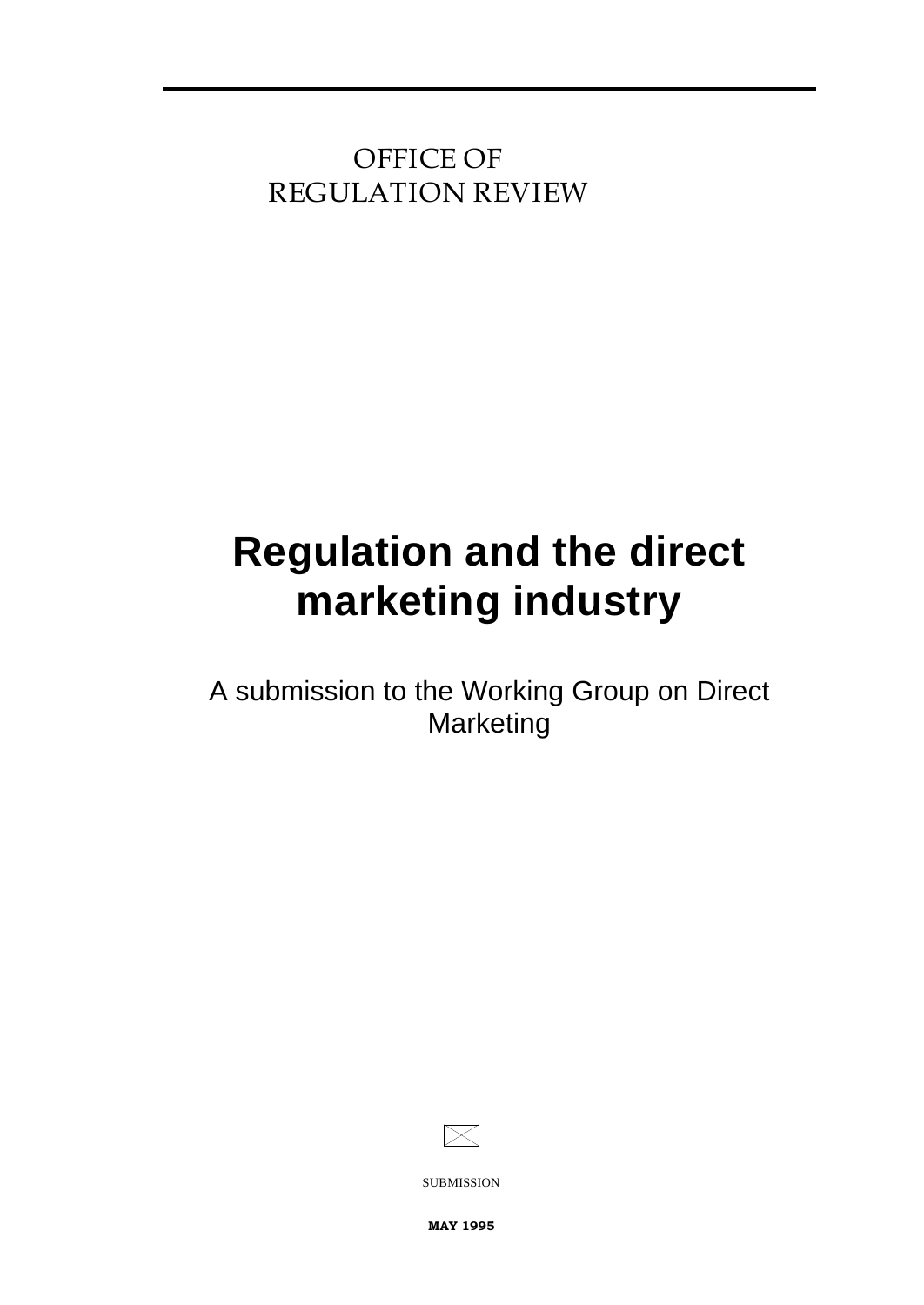# **The Office of Regulation Review**

The Office of Regulation Review (ORR) — located within the Industry Commission (IC) — is responsible for advising on the Commonwealth Government's regulation review program. Amongst other functions, the ORR provides public advice on regulatory issues. In recent years the ORR has contributed to the policy formulation process on competition issues, has provided related advice to Industry Commission inquiries, and has published research papers on the issues. In this submission the ORR offers comments on some emerging issues relating to the direct marketing industry.

## **The direct marketing industry**

Direct marketing is a growth sector of the retail market. The Australian Direct Marketing Association (ADMA) estimates that gross sales by direct marketing amounted to \$4.3 billion in Australia in 1994, with annual growth currently exceeding 20 per cent. The size of this market, along with the large growth rate, indicates strong consumer acceptance of direct marketing.

The large growth rate of direct marketing is due to technological developments associated with database applications and to developments in the telecommunications sector.

Consumers are attracted to direct marketing for various reasons. Chief among these reasons are price considerations — lower prices always attract consumers. Direct marketing offers shoppers the convenience of being able to shop from home. Direct marketing expands the range of choice for shoppers, and provides more competition for traditional methods of product distribution.

In order to place the growth of direct marketing in context, it is necessary to reflect on the history of retail marketing. Retail marketing in Australia has a history of change. For example, the post-war period saw the rise of discount stores. The distribution of consumer goods moved away from service providing retailers towards chain and discount stores providing fewer services and less personal selling. Increased consumer mobility and the advent of television in the 1950s, which increased the cost-effectiveness of advertising, enabled these centralised stores, because of price and convenience advantages, to gain at the expense of specialist stores. This trend has continued with the modern move away from suburban/local shopping centres towards large shopping malls.

Like the advent of the shopping mall, the rise of direct marketing (made possible by technological developments, and made attractive by its convenience) can be viewed as just another step in the evolution of retail marketing. At this time, direct marketing complements as well as competes with other forms of marketing.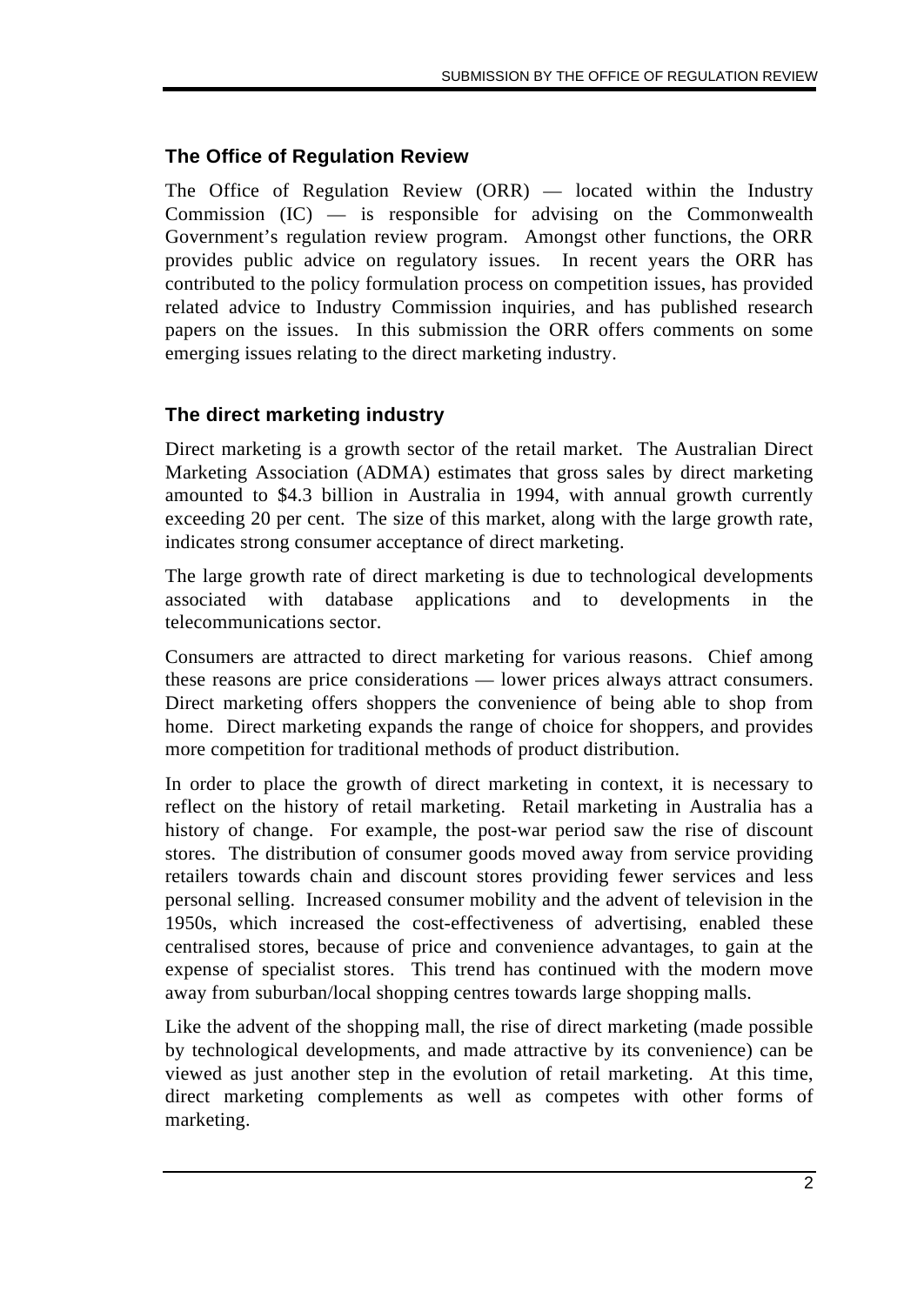## **Market disciplines on poor performance**

Direct marketing is an industry possessing several characteristics which predispose both buyers and sellers to exercise particular caution when dealing with each other.

Direct marketing, as defined in the Discussion Paper, "encompasses all those marketing activities which promote the sale of products or services at places other than on registered retail premises". In contrast to traditional shopping, buying from direct marketers usually provides no opportunity for product inspection, there is little (if any) scope to compare prices and quality with competing items, and the return of goods is more difficult. These obvious features tend to make consumers more wary so that direct marketers must put a lot of effort into establishing and demonstrating their credibility.

Consumer wariness is reflected in the types of products sold via direct marketing. There is a minimum price below which direct marketing is largely ineffective, because the cost saving does not justify the additional waiting time associated with home delivery. Consumers risk disappointment with a trial purchase of a new product, or from a new supplier. It could be argued that, in making any trial purchase, consumers would place a high weight on the risk of disappointment, and buy only cheaper goods. There is therefore a maximum price above which the risk of disappointment outweighs any gains, in the form of a lower price and more convenience, to the consumer. Hence, many direct marketing campaigns feature relatively low priced consumer durables.

Direct marketing also tends to concentrate on compact products. Larger, bulkier products are more expensive and more difficult to home deliver. Naturally enough, higher home delivery costs reduce the cost effectiveness of direct marketing.

For firms to establish their credibility, and therefore to win over sceptical consumers, there are several actions that can be taken. Such firms need to demonstrate that they are not fly-by-night operators. For example, new suppliers will make a set of conspicuous investments to signal to consumers that they have a long term commitment to the market. Much of the early efforts of a business are to establish name recognition and goodwill. Firms will not engage in expensive, long term advertising campaigns, or provide a wide range of products, if they are short term operators. This is particularly true given that new businesses can take several years to break even.

Once any business has established a good reputation, a core of repeat purchasers becomes established and that helps ensure the long-term viability of the business. If a business develops a poor reputation, past consumers will not repeat purchase, and some potential new customers will take their business elsewhere —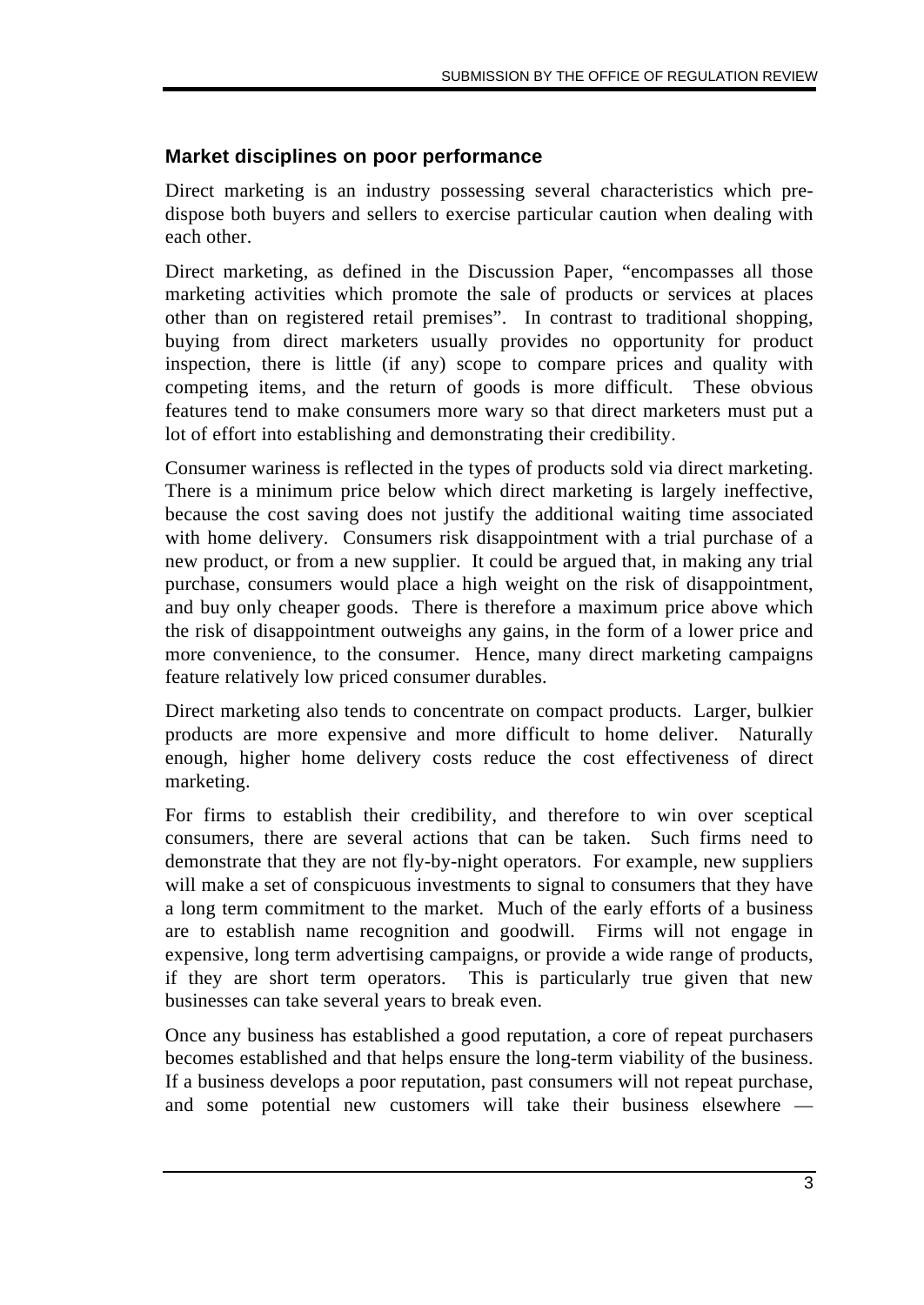ultimately such businesses fail. For direct marketing businesses, ADMA has indicated that more than two-thirds of customers make repeat purchases — this underlines the strong incentive for such businesses to build up and maintain a favourable reputation.

In the case of low priced goods for which repeat purchase is common, a company would be most unlikely to engage in misconduct because the repeat purchase aspect gives the consumer easy access to retribution, and provides the consumer with the experience by which to judge misconduct.

## **Potential impact of regulation**

The size of the direct marketing industry, and its rapid growth in recent years, suggests that consumers are fairly happy with the performance of the industry. The Discussion Paper, however, has identified certain potential problem areas, including privacy and cooling-off periods. The potential impact of regulation in these areas is discussed below.

#### *Privacy*

The Working Group has concerns about privacy issues in relation to the development and use of mailing lists, and in relation to 'cold' and 'warm' phone calls ('cold' calling is where a consumer is approached for the first time; 'warm' calling is where the consumer is a previous customer). As noted by the Working Group, 'cold' and 'warm' telemarketing calls have the greatest capacity to unduly intrude into consumers' privacy because they are mostly carried out at the consumers' residence and out of normal business hours.

In discussing mailing lists, there are two possible regulatory approaches, opt-in and opt-out. Opt-in requires that traders obtain consumers' consent before placing their name on a mailing list. Opt-out allows direct marketers to send material to consumers, but gives consumers the option to choose not to receive any further information from that marketer.

The ORR favours the opt-out approach. Opt-in would unduly curtail the effectiveness of direct marketing because lists would be much smaller, and market growth would be harder to achieve. With regard to the opt-out approach, there is a strong incentive for firms to remove names from lists because a list that is ineffective increases the cost of business, and has a reduced resale value. In considering these issues, it is important to recall that many people benefit from the existence of mailing lists (as shown by the size of the industry), and that this must be balanced against the privacy concerns motivating those in favour of the opt-in approach.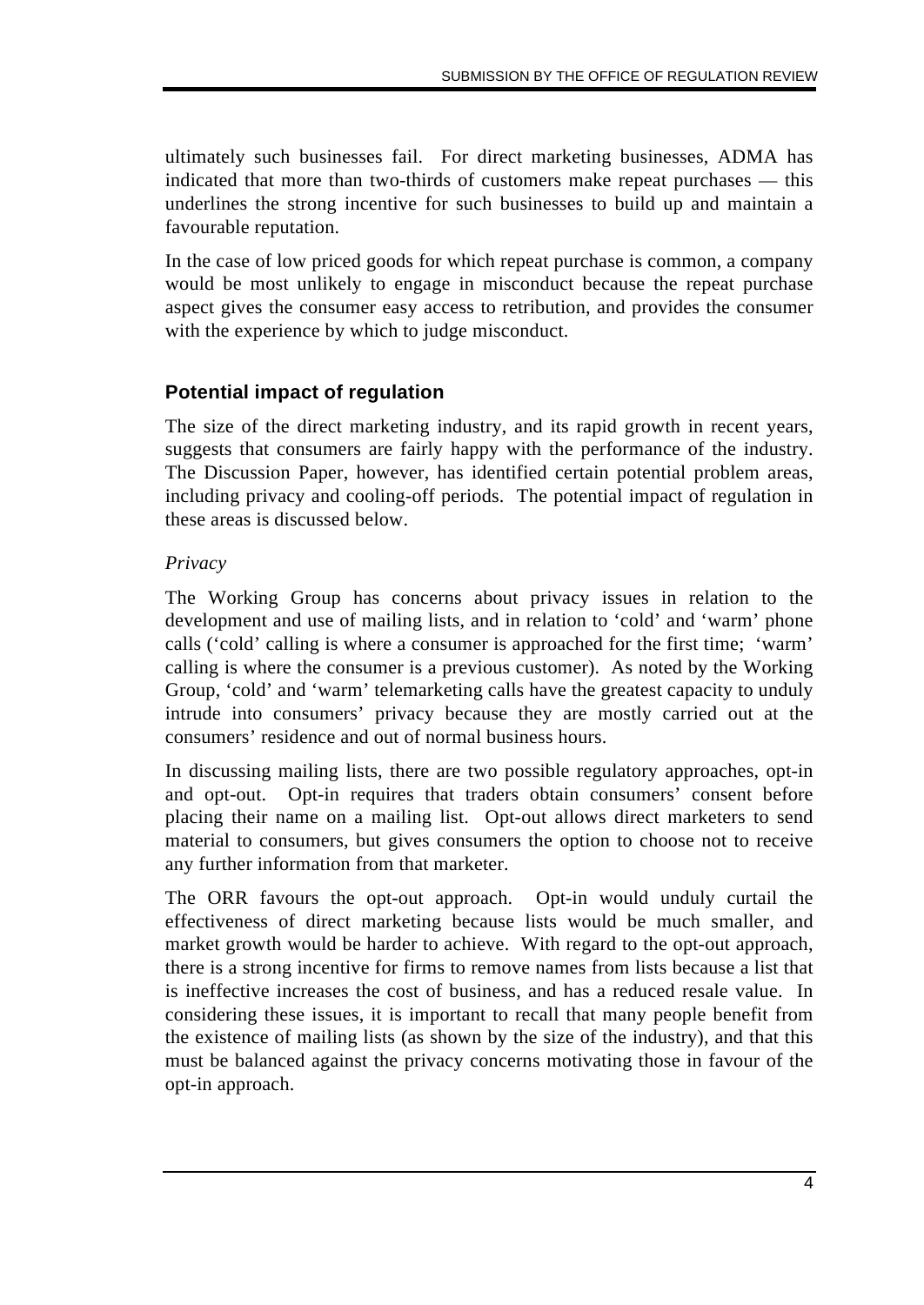With regard to 'cold calls', there is an incentive for business not to make invasive calls which antagonise potential customers. Such calls run the risk of eroding the goodwill of the company. 'Cold calls' tend to be used mainly by charities which perceive relatively low risk to their reputation by an unsuccessful call.

There is a similar incentive for business not to abuse 'warm calls'. While 'warm' calls are more likely to be successful than 'cold' calls because they target customers who have already expressed an interest in the product being sold, antagonising calls will only serve to reduce goodwill and to diminish the possibility of repeat purchases. Unsuccessful calls only cost money. When telemarketers narrow the market, they reduce operating costs, raise the percentage of sales, and can then make a higher profit. There is an additional potential safeguard for concerned consumers — being more selective in passing on their phone number and personal information will reduce the effectiveness of these lists.

#### *Cooling-off periods*

The mandatory inclusion of a cooling-off period would place direct marketing at a competitive disadvantage relative to other forms of retailing. Delivery of low cost items would be too slow for direct marketing to be an attractive alternative. Over-the-counter retailing is not required to offer cooling-off periods or unconditional money-back guarantees, so nor should direct marketing, unless a very strong supporting case can be demonstrated. At the least, a waiver option should be given so that repeat purchasers will not be unduly disadvantaged.

The case for a cooling-off period is strongest when the product is infrequently purchased, or when the goods purchased are of high value. This is where sellers have the most to gain from high pressure sales tactics. Consumers risk more disappointment with these sort of purchases, and gain little benefit from hindsight. Yet even in such cases, regulation may be unnecessary. Competitive pressures may cause sellers to offer money-back guarantees, or to require payment only after delivery is accepted. Such offers have been evident in Australia. Failure to adhere to such an offer would cause a loss of goodwill, and provide cause for action under the *Trade Practices Act*.

If a regulatory approach is adopted, then only those aspects of direct marketing that are conducive to high pressure sales tactics (eg door to door trading, not television advertising) should be regulated. The proposed solution should be sure to target the perceived problem.

#### *A balanced approach*

Regulating direct marketing per se would affect the manner in which business operates. In many cases, regulations would mean that a business would be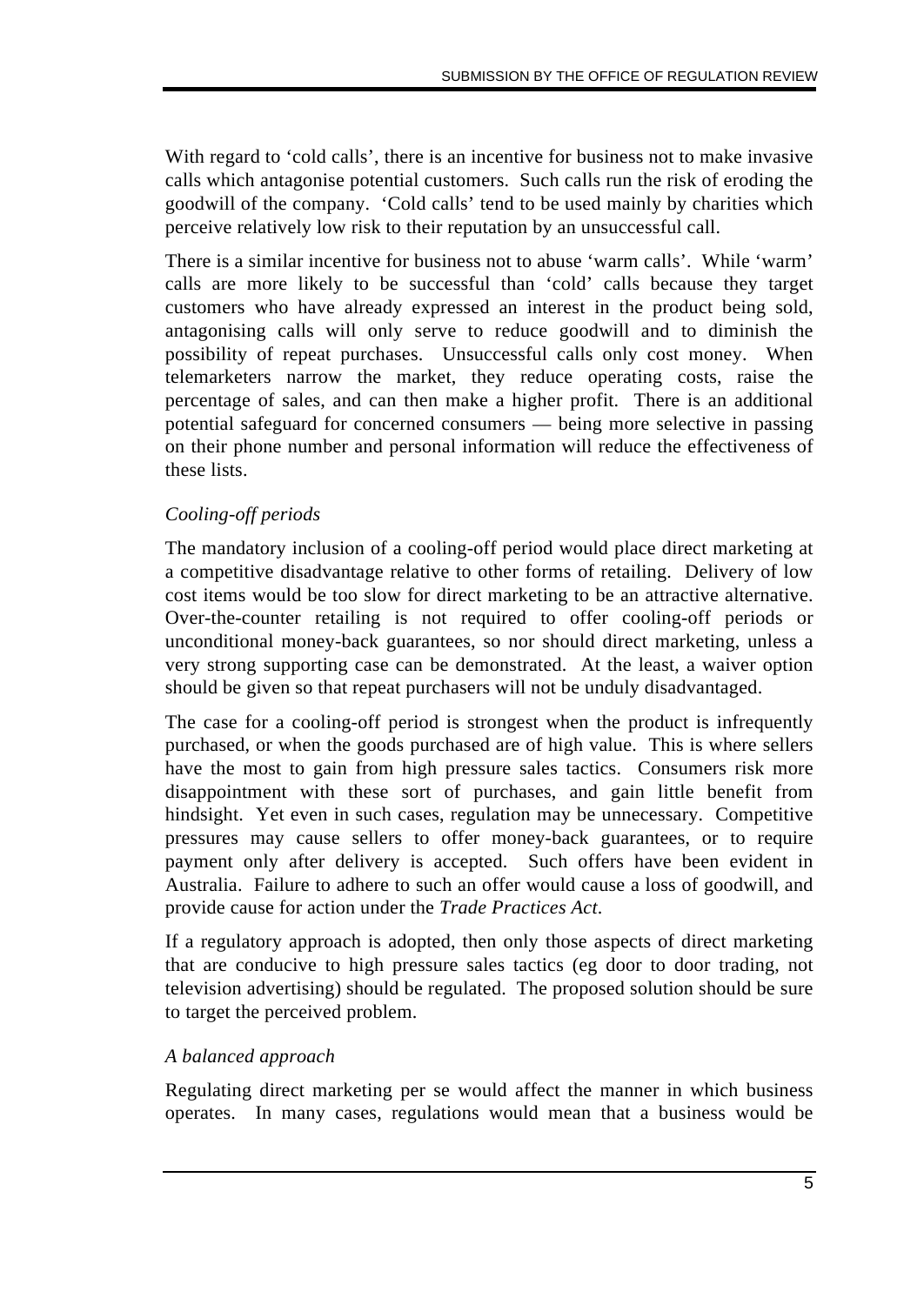unable to pursue its first choice method of selling, and would be forced to pursue an alternative, possibly more costly, method. This would serve to increase business costs, which would place such a business at a competitive disadvantage. For example, without the use of marketing lists, businesses would be reduced to sending out catalogues more randomly or not at all. Any such regulations would provide protection to established selling methods from direct marketing.

These potential costs need to be balanced against potential benefits when assessing the case for regulation of direct marketing.

# **Direct marketing is not unregulated**

There are various business laws affecting direct marketing, as well as all other competing forms of retailing, which offer consumer protection. The most notable examples are the *Trade Practices Act* and the various *Fair Trading Acts* in each State. The consumer protection provisions in these Acts are extensive, and provide protection from various forms of unscrupulous business conduct. Given that these laws are standard across all forms of retailing, there would have to be a strong case presented as to why direct marketing should be subject to specific additional regulation.

There are also market based means of protection available to consumers. Apart from the market disciplines on producer behaviour, and various safeguards available to consumers (such as the opt-out option), the use of credit cards provides protection from failure to deliver after payment. This is because credit card providers guarantee delivery.

#### *Is consumer redress a problem?*

Consumer redress, particularly in the context of information, payment and delivery, was regarded as a major problem in the Discussion Paper. The Working Group is therefore contemplating some industry-specific regulation. The above comments, however, indicate that consumers already have avenues of redress via existing laws and existing market mechanisms.

## **Government policy on regulation**

The preceding sections have discussed some of the issues relating to the direct marketing industry. In contemplating regulation, however, there are further issues which the Working Group should consider.

The Commonwealth Government's policy is to encourage 'minimum effective regulation'. Under the policy, a particular regulation will be supported only where a well defined social or economic problem exists, where other means of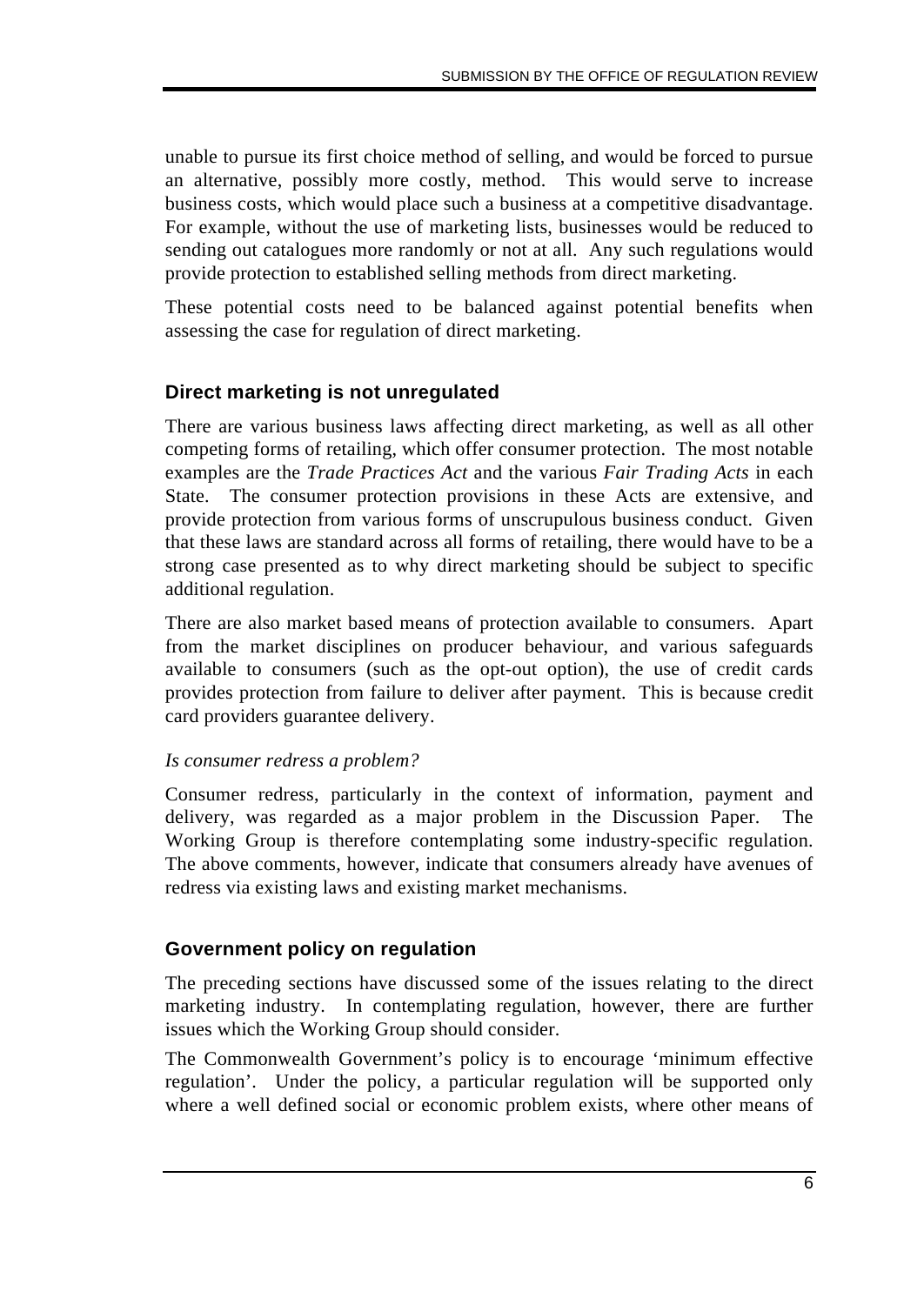solution such as market mechanisms or self-regulation are inappropriate, and where expected benefits exceed costs. The policy does not prescribe exactly what type of regulation should be used in a particular circumstance. Rather, it sets out principles and analytical requirements to be followed in the development of regulation. In considering regulation, relevant issues include:

- is the objective of the regulation clear?
- how do alternative mechanisms for achieving the objective compare?
- do the benefits of the regulation exceed its costs?

#### *Alternatives to regulation*

Two of the alternatives to government regulation are self-regulation and 'enforced' self-regulation. The terms of reference for the Working Group specify that consideration be given to options such as self-regulation. 'Enforced' selfregulation involves the innovative use of regulation — examples at the Commonwealth level include the television code and the banking code of practice. The pros and cons of these alternatives have previously been discussed in *Recent developments in regulation and its review* (ORR 1993). The following discussion draws from that work.

Key questions are when should government regulate directly, when should it defer to industry to implement its own codes, and when should it enforce selfregulation.

The market problems which best suit self-regulation relate to inadequate information. Information may be inadequate where it is misleading, where consumers are unable to evaluate it, where the cost of misinformation is high, or where providing it is very costly for firms. To overcome these problems, firms may co-operate by, for example, agreeing to information disclosure standards, or offering low-cost arbitration of disputes.

However, self-regulatory codes will generally not be appropriate where:

- enforcement mechanisms are inadequate. Self-regulation is difficult to enforce because it lacks the backing of legislation. For this reason, self-regulation is most effective in mature, concentrated markets or in markets where consumers make mainly repeat purchases. In a concentrated industry, it is easier for community interest groups and other firms to highlight breaches of the industry code. In addition, if the market consists mainly of repeat purchasers, customers can penalise firms for any divergences from the code by taking their custom elsewhere; and
- they have the potential to be used as an anti-competitive tool. This anticompetitive effect may be evident in a number of ways: entry restrictions,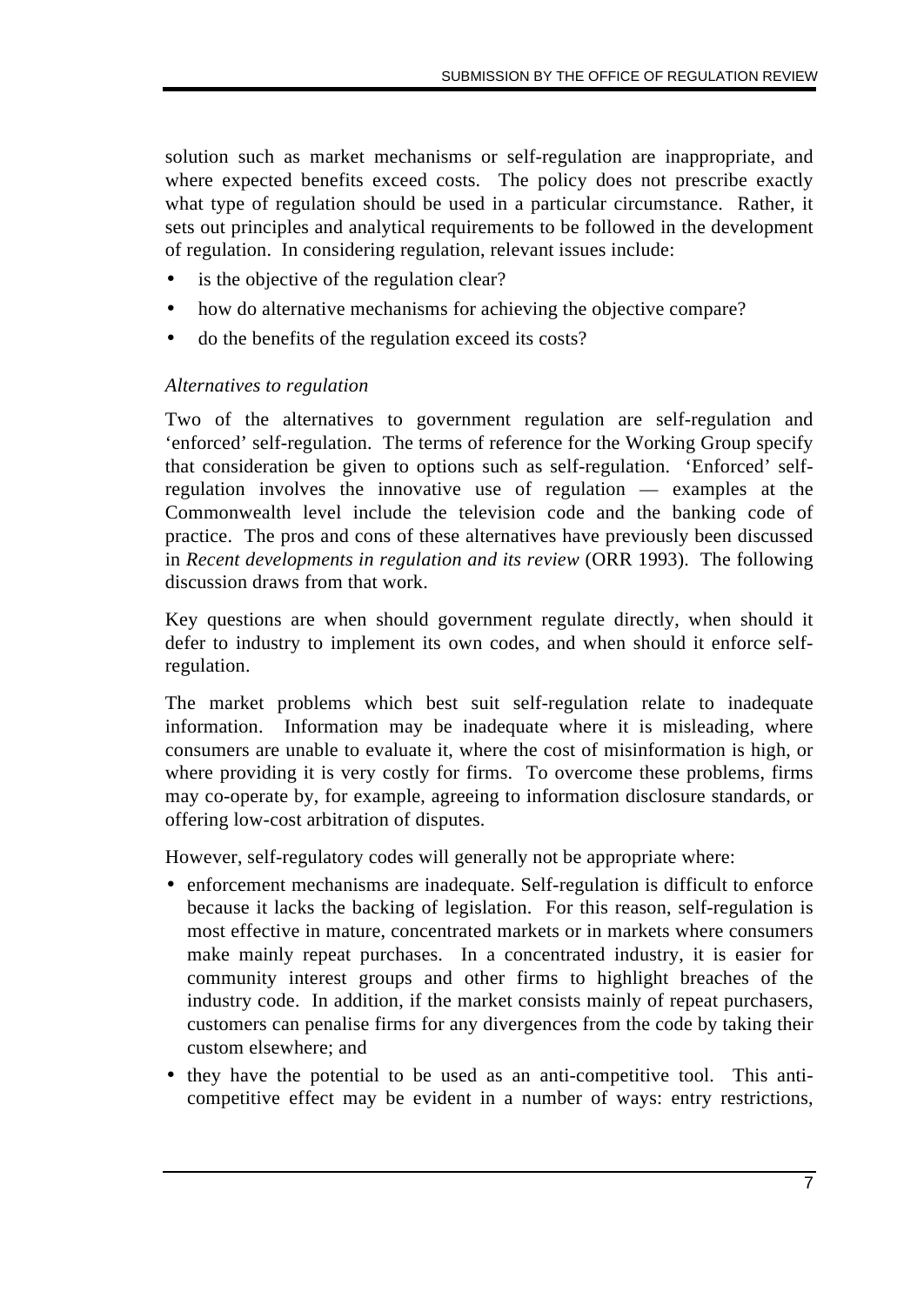restricted supply, restricted range of products, increased prices, and promotion of the cartelisation of the industry.

While direct regulation by government will generally be preferable to selfregulation by industry in such circumstances, enforced self-regulation may be a reasonable middle ground. Enforced self-regulation allows the industry itself to retain the power to revise and modify its code in response to changing community and consumer preferences, but also offers a mechanism for ensuring greater compliance with a code of practice.

Weighing up the benefits and costs involved in these processes, and determining on whom (industry or consumers) they would fall in the first instance, requires case-by-case analysis. In some cases, however, enforced self-regulation will provide a reasonable trade-off between the costs of direct regulation and the compliance problems associated with some self-regulatory schemes.

#### *Regulatory impact assessment*

Under the Mutual Recognition Agreement, Ministerial Councils can be called upon to make nationally applicable standards on any product in the marketplace. Given this mechanism, the Council of Australian Governments has developed and endorsed *Principles and Guidelines for National Standard Setting and Regulatory Action by Ministerial Councils and Standards Setting Bodies*. These have been developed to ensure that where new standards are considered, they are subject to sufficient scrutiny to guard against the imposition of unnecessary regulation.

Where a Ministerial Council or standard-setting body proposes to agree to regulatory action or to adopt a standard, it must first certify that the regulatory impact assessment process has been adequately completed. Adequate completion involves the preparation of a regulation impact statement which must include:

- a statement of the objectives of the regulation(s);
- identification and consideration of the alternative measures; and
- a broad indication of the relative costs and benefits.

The Working Group should bear in mind these requirements when it considers the need for, and nature of, any regulation of the direct marketing industry.

## **Concluding comments**

Direct marketing is a relatively new form of retailing in Australia, but one which is growing rapidly. Correctly, the Working Group is examining this industry to identify potential consumer protection and other issues which may justify